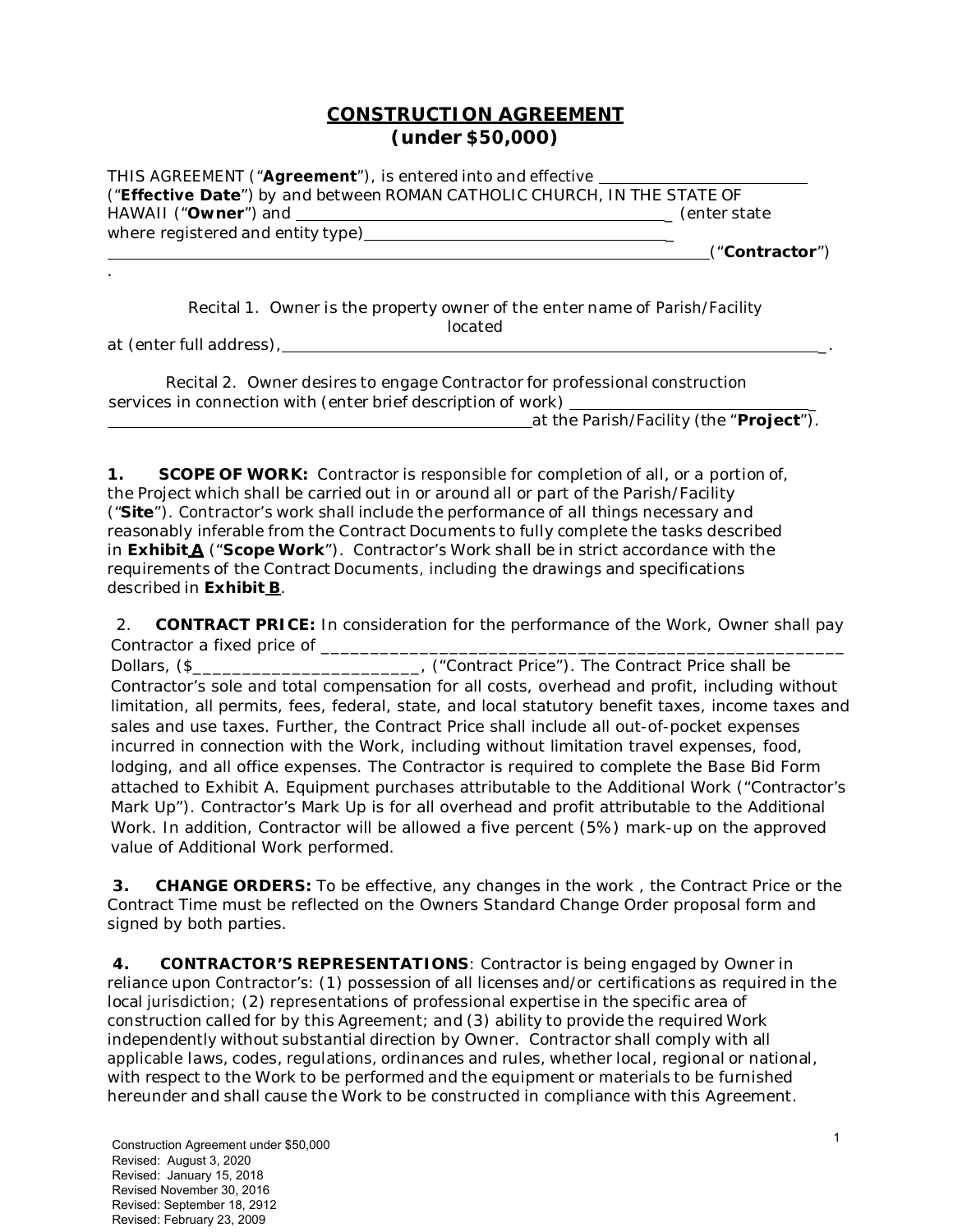**5. CONTRACTOR'S WARRANTY:** Contractor warrants that the Work performed hereunder shall be performed in a first-class workmanlike manner and the materials and equipment provided shall be new and free from defects in workmanship and/or materials and equipment and agrees that any damage arising from any breach of this representation and warranty shall be promptly remedied by Contractor at its sole expense. If Contractor defaults or neglects to correct defective Work within a five (5) day period after receipt of written notice from Owner, Owner may, without prejudice to other remedies, correct such deficiencies at Contractor's expense. Contractor's warranty shall apply during performance of the Work and shall extend for the later of: (1) a period of twelve (12) months after the date of Final Completion, as defined in Paragraph 33; or (2) the period of such manufacturer's warranties provided for materials and equipment ("**Warranty Period**"). During the Warranty Period, Contractor shall be responsible for correcting any and all defects in workmanship, materials or equipment or other damages arising from a breach of this warranty at Contractor's sole cost and expense.

**6. SITE CONDITIONS:** Contractor has examined the Site and the Contract Documents and has familiarized itself fully with the conditions under which the Work shall be performed. Contractor assumes the risk of such conditions and shall complete fully the Work within the Contract Time and for the Contract Price. Any information about the Site that is furnished by Parish/Facility shall be for the convenience of Contractor and without any guarantee by Parish/Facility. Contractor shall not be responsible for latent defects or hidden conditions which are not reasonably discoverable by means of due diligence. However, Contractor must notify Parish/Facility in writing within ten (10) days after the first observance of such latent defects or hidden conditions or any claim for additional compensation shall be waived by Contractor.

## **7. EQUIPMENT, and MATERIALS:**

**.1 Tools and Equipment.** Contractor shall provide at its expense, without remuneration or reimbursement of any kind, all equipment, materials, tools, construction equipment, machinery and supplies necessary to complete the Work in accordance with this Agreement.

**.2 Materials and Supplies.** Title to all Work, materials and equipment shall pass to Owner upon Contractor's receipt of payment for the same. Parish/Facility may enter upon the location where any material or equipment is manufactured or stored for purposes of inspection, checking, testing or for any other purpose Parish/Facility deems reasonably necessary. The parties acknowledge that certain materials will be supplied and delivered to the Project by Owner and that Contractor will assume responsibility for such materials at the time they are unloaded from the truck at the Project or other location where they may be delivered by Parish/Facility.

**8. SUBCONTRACTORS AND VENDORS:** Contractor may engage subcontractors and vendors to perform all or any portion of the Work, provided that Contractor shall be responsible for payment to any and all such subcontractors and vendors. Contractor shall be responsible for the performance of its subcontractors and vendors of every tier to the same extent as if such subcontracted work was performed by Contractor directly. Prior to entering into subcontracts, Contractor shall provide Owner with a written list of the names of Contractor's proposed subcontractors and vendors for each portion of the Work for review and consent by Owner, which consent shall not be unreasonably withheld, conditioned or delayed. Contractor acknowledges that all duties and responsibilities set forth in this Agreement flow-down and shall be an integral part of each and every subcontract entered into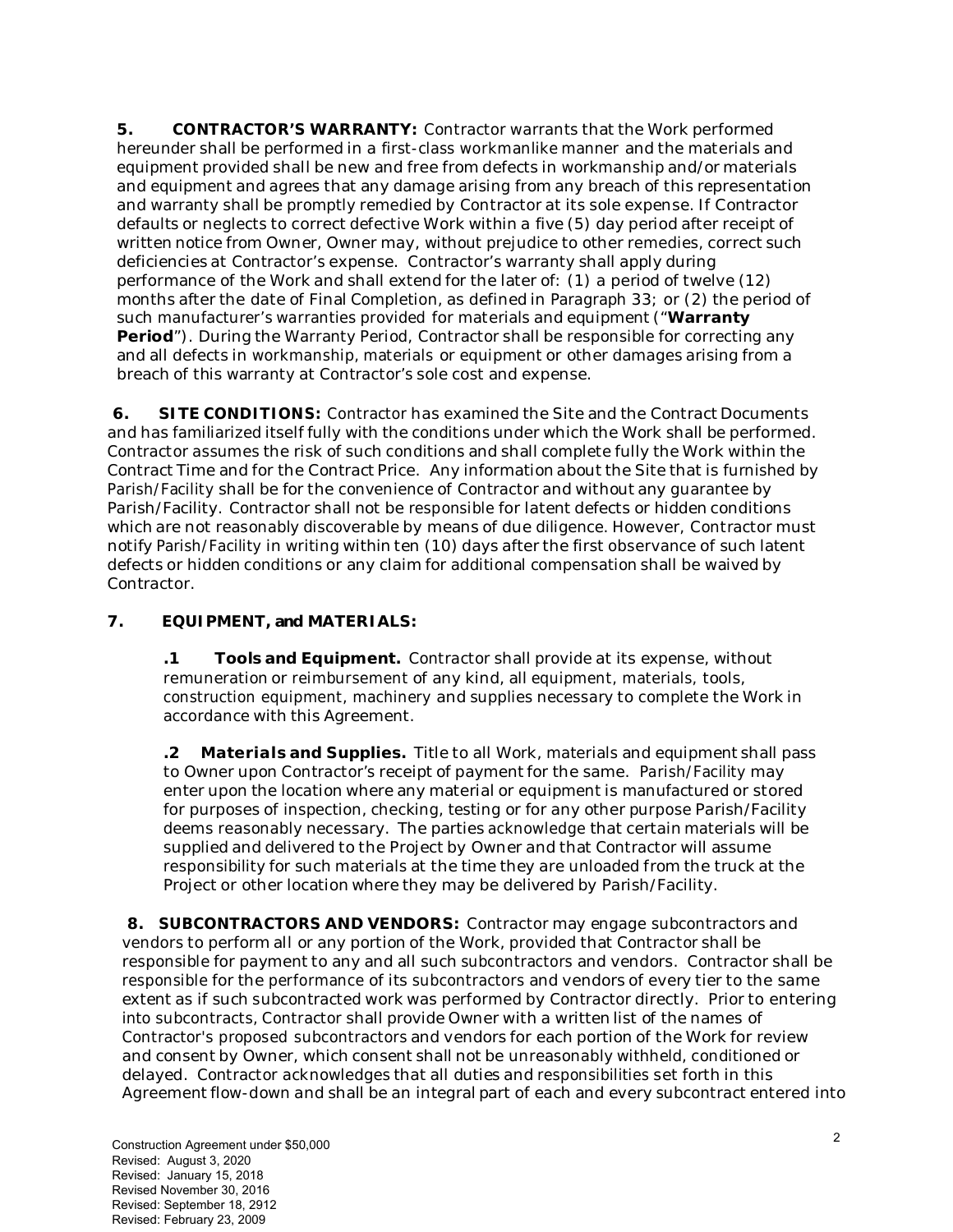by Contractor.

**9. EMPLOYEES:** Parish/Facility may, from time to time, establish reasonable rules and regulations relating to standards to be met by Contractor regarding the appearance or conduct of employees or agents, including all subcontractors and vendors performing Work at the Site. Contractor shall be responsible at all times for the conduct of all such persons. Contractor will remove, or cause to be removed, from the Site any persons to whom Owner may reasonably object and will ensure that such person(s) shall not thereafter be employed by Contractor in connection with the Work hereunder. Contractor shall not be required by Parish/Facility to engage in any personnel action which is, or may be deemed to be, against public policy or contrary to local, state or federal ordinance, rule or statute or to any collective bargaining agreement or other labor or employment contract.

**10. Independent Contractor:** The Contractor shall act as an independent Contractor in providing the work. The means and methods Contractor employs to provide the Work are matters entirely to act as an agent of owner or Parish/Facility within its discretion and control in accordance with accepted industry practices. Contractor has no authority

**11. SAFETY:** Contractor shall be responsible at all times for the safety of its employees, the employees of its subcontractors and vendors of any tier, and their respective representatives and agents who are engaged in providing Work at the Site or in or around the Parish/Facility. Contractor shall fulfill all notice and reporting requirements and otherwise strictly comply with, and shall require all of its subcontractors and vendors to likewise comply with, all local, municipal, state and Federal laws and regulations of public authorities pertaining to health and safety. Notify Parish/Facility immediately whenever unsafe conditions existing outside of Contractor's area of control are observed by Contractor or by any subcontractor or

**12. SITE CLEAN UP:** Work performed under this Agreement shall comply with all laws, ordinances and regulations, whether local, regional or national, governing applicable noise, dust and pollution control requirements. Contractor shall at all times and on a daily basis during the course of the Work keep all Work areas in a clean and safe condition by removing promptly and disposing properly of all debris and rubbish generated by Contractor's operations and by all other contractors on the Project.

## **13. AUTHORIZED REPRESENTATIVES:**

**Parish Liaison.** The Parish has designated: **as its** as its as its representative: Telephone: E-mail: who is assigned solely to this project to communicate to the General Contractor and the project team regarding Parish events, special occasions and activities that require consideration by the General Contractor.

**14. TIME OF THE ESSENCE:** Contractor acknowledges that **TIME IS OF THE ESSENCE**  of this Agreement. In this regard, Contractor hereby accepts and confirms that the time allowed in the Project Schedule is reasonable for completing the Work and hereby agrees to dedicate such personnel and other resources as may be necessary to guarantee that the Work is continuously managed and performed in a diligent, skilled and workmanlike mannerin accordance with Owner's objectives of cost, time and quality.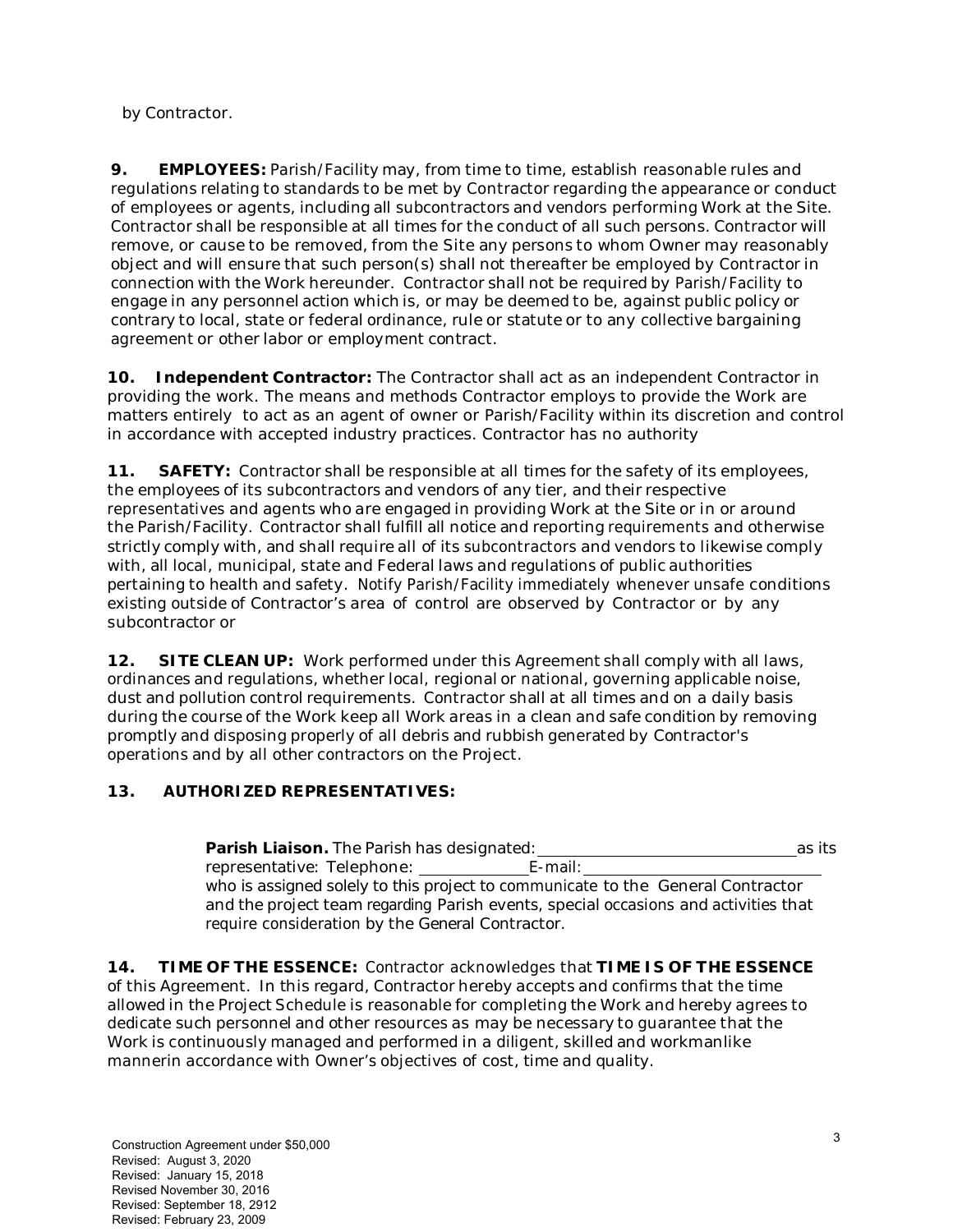**15. COMPLETION GUARANTY:** Subject to any approved Change Order authorizing an extension to the Project Schedule, Contractor hereby guarantees to (1) achieve each of the interim milestone dates shown on the Project Schedule; and (2) achieve Substantial Completion of the Work, as defined in Paragraph 32.2, within the Contract Time. Contractor's failure to achieve Substantial Completion within the Contract Time, except pursuant to a mutually agreed Change Order, shall constitute a breach of this Agreement. In the event that Contractor falls significantly behind the interim milestone dates or the Contract Time, Parish/Facility shall be entitled to require Contractor to implement a recovery schedule ("**Recovery Schedule**") within five (5) days, which Recovery Schedule shall only be effective if approved by Parish/Facility.

**16. EXTENSIONS OF TIME:** If Contractor is delayed at any time in the progress of the Work by an act or omission of Parish/Facility, Parish/Facility's employees, or separate contractors employed by Parish/Facility, or by changes ordered in the Work, or by Force Majeure, as defined in Paragraph 24, or by other causes which Parish/Facility and Contractor agree may justify delay ("**Excusable Delay**"), and Contractor has provided written notice to Parish/Facility within ten (10) days of the event causing the delay, then the Contract Time shall be reasonably extended by Change Order if such Change Order is approved by Owner in accordance with Paragraph 7 of this Agreement. Contractor's failure to submit written notice within ten (10) days of the event causing the delay shall constitute a waiver of Contractor's right to assert that an Excusable Delay justified an extension of time hereunder.

**17. FORCE MAJEURE:** In the event that Contractor is prevented from performing the Work hereunder by reason of any labor disputes, fire, unusual delay in deliveries, adverse weather conditions not reasonably anticipatable, unavoidable casualties or other causes beyond Contractor's and Parish/Facility's control ("**Force Majeure**"), resulting in delays to the Project Schedule, Contractor shall be entitled to an extension of time as provided in Paragraph 23.

**18. LIMITED DAMAGES FOR OWNER DELAYS:** To the extent that any delay is caused solely by Parish/Facility, its agents, consultants or separate contractors, which independently affects the critical path of the Project, it shall be deemed a compensable delay ("**Compensable Delay**"). All other delays, including Force Majeure delays, shall be noncompensable. Contractor agrees that any compensation for Compensable Delay shall be limited to the following costs when actually paid by Contractor: (1) direct costs of craft labor; (2) direct costs for materials and equipment; (3) direct rental charges for machinery and equipment; (4) direct sales and use taxes; and (5) extended project overhead. Under no circumstances shall Contractor be entitled to recover any amounts for lost productivity, inefficiency, out-of-sequence work, stacking of trades, idle equipment, lost profits, extended home office overhead, interest or any other indirect costs and Contractor hereby waives any

right to claim such costs under this Agreement. Any compensation to Contractor for a Compensable Delay shall be documented in a Change Order in accordance with Paragraph 7 of this Agreement..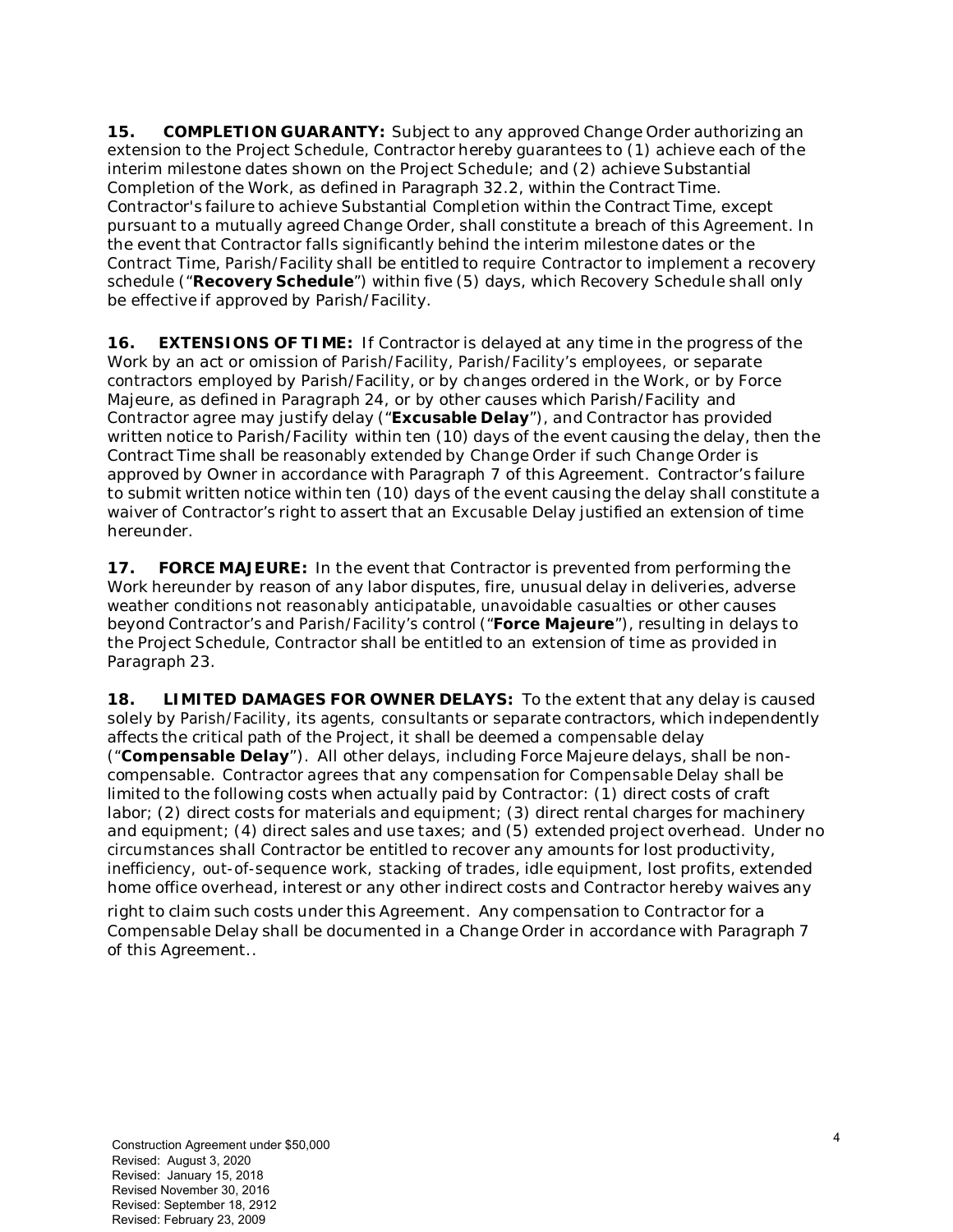#### **19. FINAL COMPLETION:**

**.1 Final Completion Punchlist Procedures.** Contractor's required punch list procedures prior to final completion shall be as follows:

**.a** After Contractor satisfies all remaining items on the Final Punchlist, Contractor may submit written notice to Parish/Facility stating that the Work is ready for inspection.

**.b** In the event that Parish/Facility disagrees with Contractor's claim that all items on the Final Punchlist have been completed and that final completion has been achieved, Parish/Facility shall promptly advise Contractor in writing of the remaining items to be completed for purposes of final completion. All re- inspections to determine if the Work is acceptable for purposes of final completion shall be made jointly by Parish/Facility and Contractor. **c.** Parish/Facility will provide written notification to Contractor when Final Completion has been achieved

**20. LIENS:** Contractor covenants and agrees to keep the equipment and property of Parish/Facility and the premises of the Parish/Facility free and clear from any and all liens for Work performed or materials and equipment furnished hereunder and Contractor agrees to indemnify Owner and Parish/Facility against any and all costs, expenses, losses and all damage resulting from the filing of any such liens against Owner or the Parish/Facility. If a lien is filed by a subcontractor or vendor of Contractor, Contractor will immediately take whatever action is necessary to remove such lien at Contractor's expense. Contractor shall, upon request by Owner, furnish waivers of such liens or receipts in full for all claims for such Work or materials and equipment and an affidavit that all such claims have been fully satisfied. Contractor's obligations under this Paragraph 34 shall apply unless Parish/Facility has failed to pay Contractor any undisputed amount after thirty (30) days written notice of such non-payment.

**21. INDEMNIFICATION:** Contractor shall defend, indemnify and hold harmless Owner and the Parish/Facility and their respective successors and assigns and their respective officers, employees and agents (collectively referred to as the "**Indemnitees**") from and against any and all claims, liabilities, loss, damages, fines, penalties or costs of any nature, including reasonable attorneys' fees, whether by reason of death of or injury to any person or loss of or damage to any property or otherwise, arising out of or in any way related to

the Work or undertaking performed pursuant to this Agreement, or acts or omissions of Contractor, all subcontractors and vendors, or Contractor's employees and agents. In the event that any claim is made or an action or proceeding is brought against Indemnitees, arising out of Contractor's Work, any such Indemnitee may, by notice to Contractor, require Contractor, at Contractor's expense, to resist such claim or take over the defense of any such action or proceeding and employ counsel for such purpose. Any counsel chosen by Contractor is subject to Indemnitees prior written approval, which approval shall not be unreasonably conditioned, delayed or denied. In the case of counsel acting for the Contractor's insurance underwriters, Indemnitees approval is deemed to have been given. Contractor's obligations under this Paragraph 35 shall survive termination of this Agreement. Such obligations shall not be construed to negate, abridge, or reduce other rights or obligations of indemnity which would otherwise exist as to a party or person under this Agreement and shall not include indemnity for the established negligence or willful misconduct of the indemnities.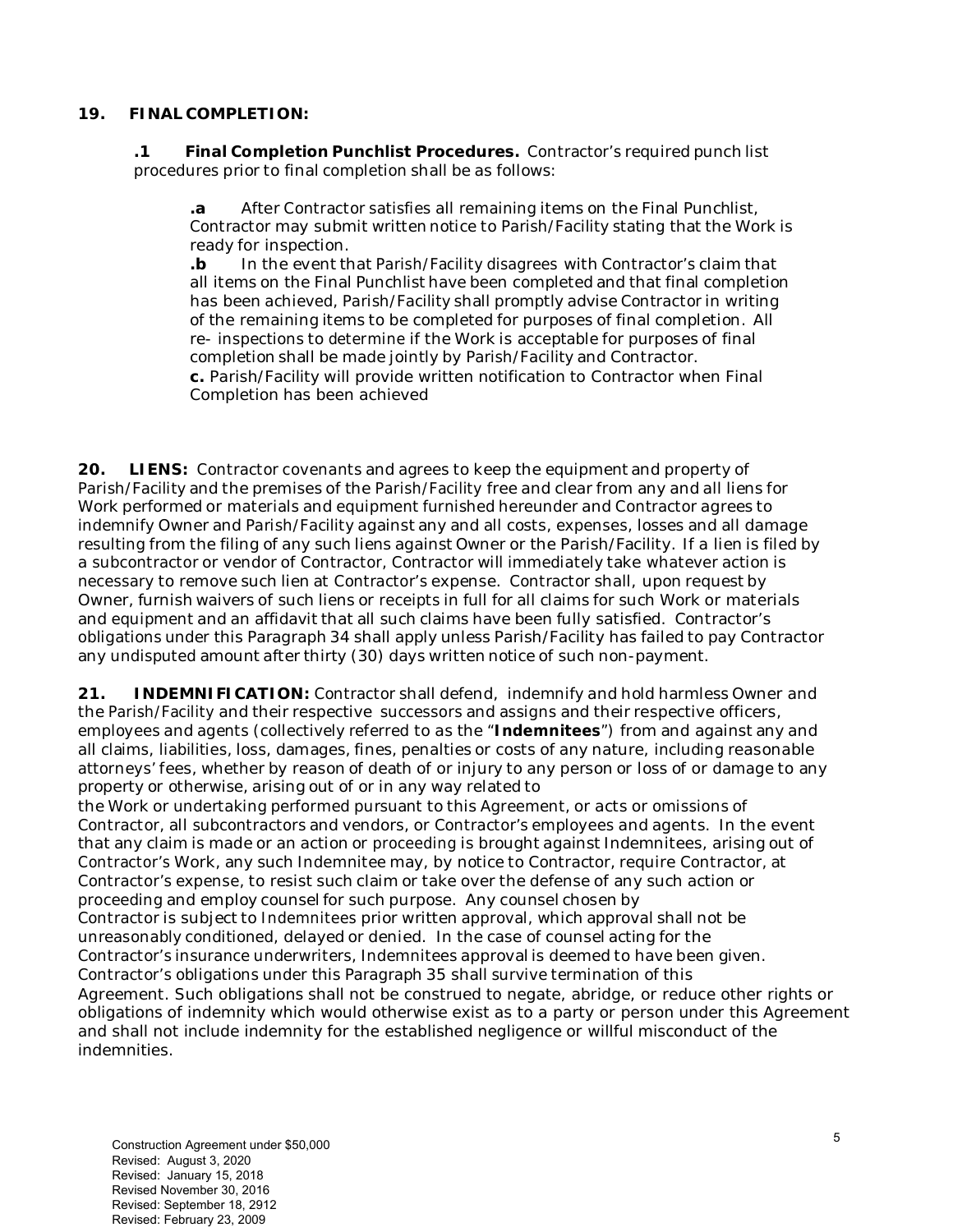**22. INSURANCE:** Contractor shall procure and maintain at its expense policies of

insurance of the types and in amounts no less than the minimum coverages specified in **Exhibit H** attached hereto. Contractor shall maintain such policies of insurance for the duration of the Work and for a period of at least two (2) year thereafter if no other time period is specified herein.

## **23. TERMINATION, SUSPENSION AND STOP WORK ORDERS:**

**.1 General.** Owner shall have the right to terminate this Agreement as follows:

**.a Termination for Cause.** Owner may terminate this Agreement if Contractor: (i) violates or breaches any of the terms, conditions or covenants hereof and does not remedy such violation or breach within ten (10) days after written notice by Owner to Contractor of such violation or breach ("**Default Notice**"); or (ii) makes an assignment for the benefit of creditors or is a party to a voluntary or involuntary bankruptcy proceeding ("**Termination for Cause**").

**.b Termination for Convenience.** Owner may terminate this Agreement in whole or in part solely for Owner's convenience ("**Termination for Convenience**") upon written notice to the Contractor, without regard to any fault or failure to perform by Contractor or any other party. In the event of a Termination for Convenience, Contractor shall be paid for all Work satisfactorilyy performed up to the date of such notice plus an additional amount for reasonable, unavoidable and direct costs of demobilization for a maximum of ten (10) days following receipt of the notice.

**24. ASSIGNMENT OF WARRANTIES**: Contractor shall procure all materials and equipment necessary to perform the Work and construct the Project. Upon Substantial Completion, Contractor shall assign to Owner, and Owner shall have the benefit of any and all manufacturer's or suppliers' warranties, representations, service agreements and indemnities with respect to the materials and equipment to the extent assignable by Contractor, and to the extent such warranties, representations, service agreements and indemnities are not assignable by Contractor, Contractor agrees that Owner may assert or enforce any right Contractor may have to enforce such warranties, representations, service agreements and indemnities, or if such can only be enforced by Contractor and in its own name, upon written request of Owner and at Contractor's expense, Contractor shall take all reasonable action requested by Owner to enforce such warranties, representations, service agreements and indemnities. Contractor warrants that it shall not, without Owner's consent, make use of or modify the materials or equipment in a way which would void the manufacturer's or supplier's warranties, representations, service agreements or indemnities. If such use or modification, done without Owner's consent, results in such a voiding of any of said warranties, representations, service agreements, or indemnities, Contractor shall either alter its use or re-modify the materials or equipment to restore said warranties, representations, service agreements or indemnities, or shall assume the

**25. OWNERSHIP OF DOCUMENTS:** Contractor agrees that its Work is personal to Owner and considered work for hire and that title to all original reports, drawings, renderings, specifications, estimates, field notes and other documents prepared by Contractor and any Sub-Contractor pursuant to this Agreement shall be the property of Owner. To the fullest extent permitted by law, Contractor hereby assigns or shall cause to be assigned to Owner, all proprietary rights which Contractor and any Sub-Contractor may have in such documents, including all copyrights. Upon completion of the Work, or upon an earlier termination of this Agreement, Contractor shall promptly deliver to Owner the originals of all such documents. Contractor may retain one (1) set of reproducible copies for information and reference purposes only.

Construction Agreement under \$50,000 Revised: August 3, 2020 Revised: January 15, 2018 Revised November 30, 2016 Revised: September 18, 2912 Revised: February 23, 2009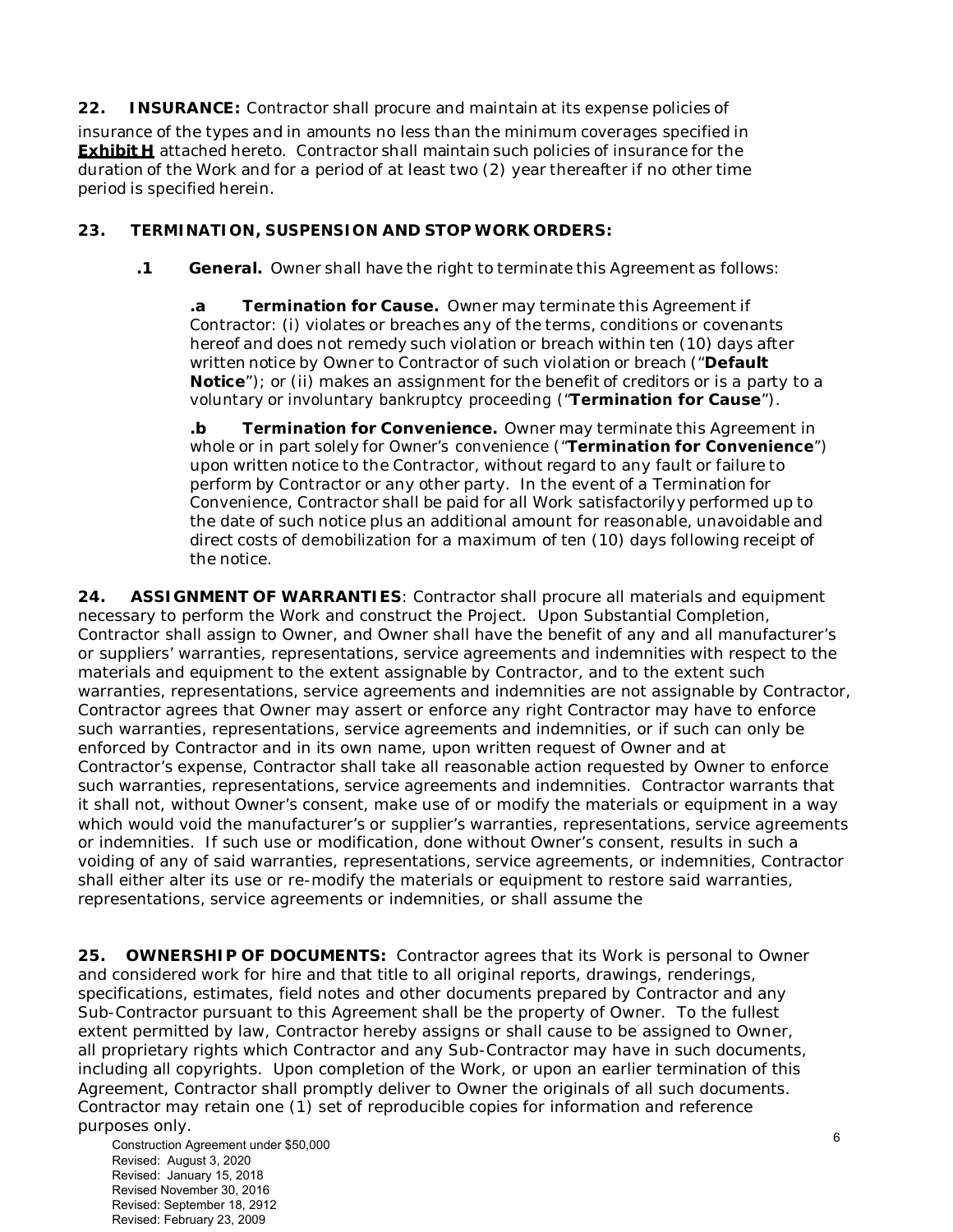## **26. CLAIMS AND DISPUTES:**

**.1 General.**. The validity, interpretation and effect of this Agreement shall be governed by laws of the State of Hawaii. The existence of any claim, dispute or legal proceeding shall not relieve Contractor from its obligation to properly perform its Work as set forth herein. In the event of a dispute with respect to amounts payable under a request for payment from the Contractor, Owner shall pay all undisputed amounts and Contractor shall continue performing any remaining Work hereunder. Neither party shall initiate a legal proceeding nor shall the applicable statute of limitations commence to run until the Work is fully performed or until this Contract is terminated, whichever occurs first..

**.2 Mediation.** In the event of any claim, dispute or other matter arising out of or relating to this Agreement, the parties shall attempt to resolve any dispute amicably at a meeting to be attended by persons with decision-making authority. If, within thirty (30) days after such meeting, the parties have not resolved the dispute, they shall submit the dispute to mediation by written demand in accordance with the Construction Industry Mediation Procedures of the Dispute Prevention and Resolution Inc. 1003 Bishop St. Pauahi Tower Suite 1155, Honolulu, HI 96813 and bear equally the costs of the mediation.

**.3 Arbitration.** If, within thirty (30) days after mediation is initiated, the mediation does not result in settlement of the dispute, then the same shall be settled by arbitration administered Dispute Prevention and Resolution Inc. 1003 Bishop St. Pauahi Tower Suite 1155, Honolulu, HI 96813 and not by litigation. Either party may submit such unresolved dispute to arbitration, which shall be conducted by a sole arbitrator. The arbitrator shall be selected in accordance with Dispute Prevention and Resolution Inc. 1003 Bishop St. Pauahi Tower Suite 1155, Honolulu, HI 96813, however, the arbitrator must have experience in construction disputes and must not have any conflict of interest. The compensation of the arbitrator and all related expenses shall be borne equally by the parties, unless otherwise awarded by the arbitrator. Unless otherwise agreed, the arbitration shall be conducted in the State of Hawaii. The prevailing party shall be entitled to recover its reasonable attorneys' fees, costs and disbursements in any action brought to enforce its rights under this Agreement.

**27. PROPRIETARY INFORMATION:** Owner considers all information pertaining to the Work or the Project to be confidential and proprietary unless otherwise stated to Contractor in writing. Contractor shall refrain from disclosing any such information without Owner's prior written consent, including any information which is prepared or developed by or through Contractor, other contractors, Owner, Architect/Consultant/Project Managers or other consultants.

**28. ADVERTISING AND USE OF NAME:** Contractor shall not display or distribute any advertising signs or notices of any kind whatsoever at the Parish/Facility, except caution and work in progress signs, without the prior written permission of Parish/Facility in each instance. Any such permission given shall be revocable at any time thereafter without prior notice to Contractor and at the sole discretion of Parish/Facility. In the event of such approval, Contractor may use the name of the Parish/Facility only in the manner and at such times as prescribed in such approval.

**29. OWNER'S AUDIT RIGHTS:** Contractor shall maintain all Project-related records, including but not limited to the following: (1) all correspondence; (2) books of account (kept in accordance with generally accepted accounting procedures); (3) electronic files, change order and claim files, subcontract files, vendor files; (4) daily reports; (5) RFI and change order logs; (6) shop drawings, schedules, schedule updates; and (7) all other schedule- related data, minutes of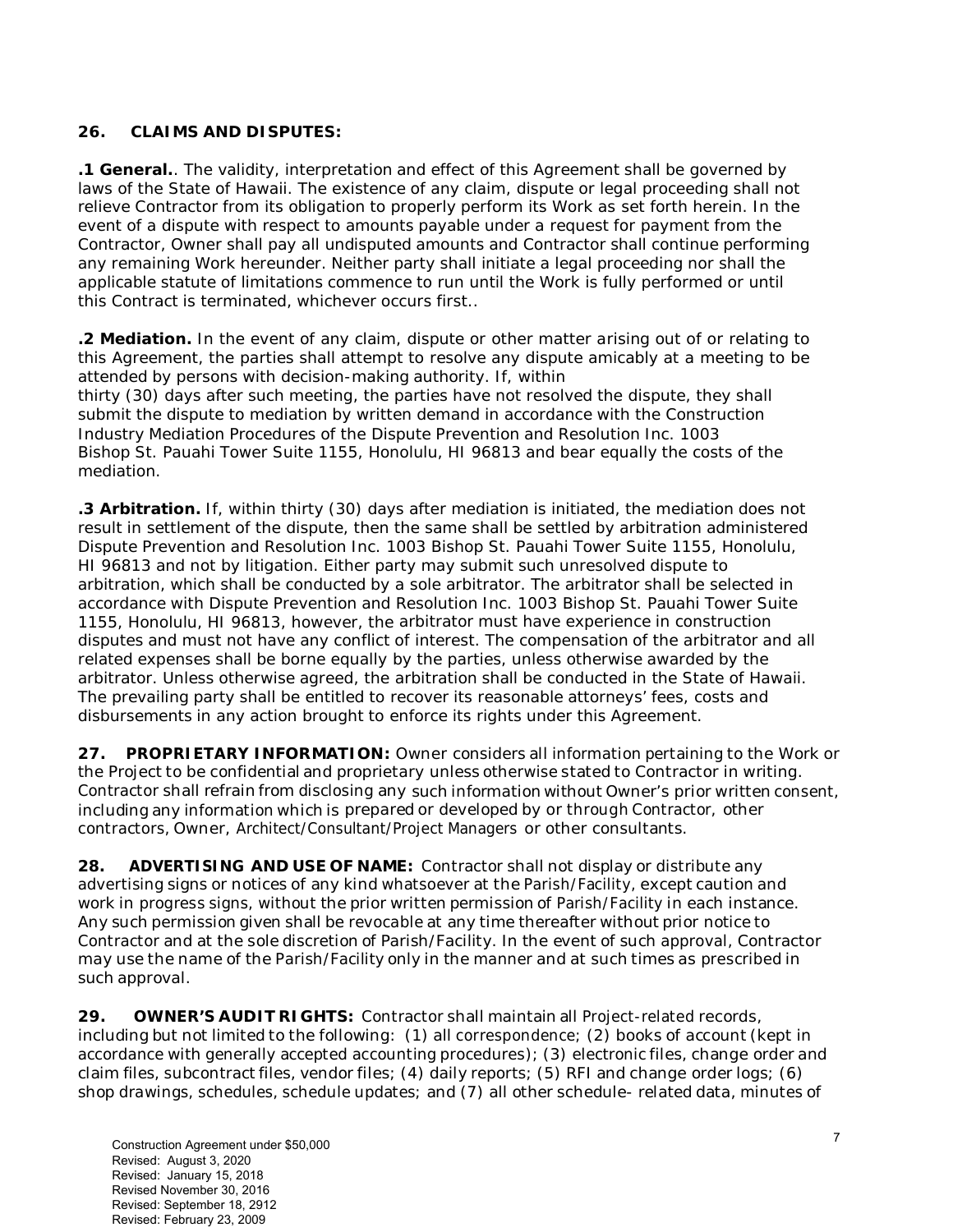meetings, monthly reports and all other supporting documentation pertaining to Work performed by Contractor under this Agreement (the "**Project Records**"). Contractor shall maintain all Project Records for a period of two (2) years after Final Completion ("**Retention Period**"). Owner shall have the right to audit, copy and inspect all such Project Records, including all electronic records, files and renderings which are retained in computers or on diskettes, at all reasonable times during the course of the Work and during the Retention Period to the full extent as may be necessary to assist Owner.

### **WITH COUNSEL, HEREBY KNOWINGLY AND VOLUNTARILY WAIVE THEIR RIGHTS TO TRIAL BY JURY, AND ACKNOWLEDGE THAT THEY UNDERSTAND AND ACCEPT THE DISPUTE RESOLUTION PROCEDURE SET FORTH IN THIS AGREEMENT.**

**30. NO THIRD PARTY BENEFICIARY:** Except as may be expressly provided otherwise herein, this Agreement and the obligations of the parties are intended for the sole benefit of the parties and shall not create any rights in any other person or entity whatsoever except Owner and Contractor.

**31. NOTICES:** All notices and other communication to be given hereunder shall be in writing and be deemed to have been received either: (1) immediately upon personal delivery or confirmed fax receipt; (2) one (1) business day after having been sent by confirmed overnight courier; or (3) three (3) days after mailing, if mailed by certified mail, return receipt requested, postage prepaid:

If to Owner:

| Owner's Name:<br>Owner's Address:<br>Attn: Owner's Rep:<br>Email:                                | Roman Catholic Church in the State of Hawaii<br>1184 Bishop St. Honolulu, Hawaii                                                                                                                                         |
|--------------------------------------------------------------------------------------------------|--------------------------------------------------------------------------------------------------------------------------------------------------------------------------------------------------------------------------|
| If to parish:                                                                                    |                                                                                                                                                                                                                          |
| Name of Parish\Facility:<br>Parish\Facility Address:<br>Attn: Parish\Facility Rep:<br>$E$ -mail: |                                                                                                                                                                                                                          |
| If to Contractor:                                                                                |                                                                                                                                                                                                                          |
| Name of Contractor:<br>Attn: Contractor's Rep:<br>$E$ -mail:                                     | <u> 1989 - Johann Barn, mars ann an t-Amhair ann an t-Amhair ann an t-Amhair ann an t-Amhair ann an t-Amhair ann an t-A</u><br>the control of the control of the control of the control of the control of the control of |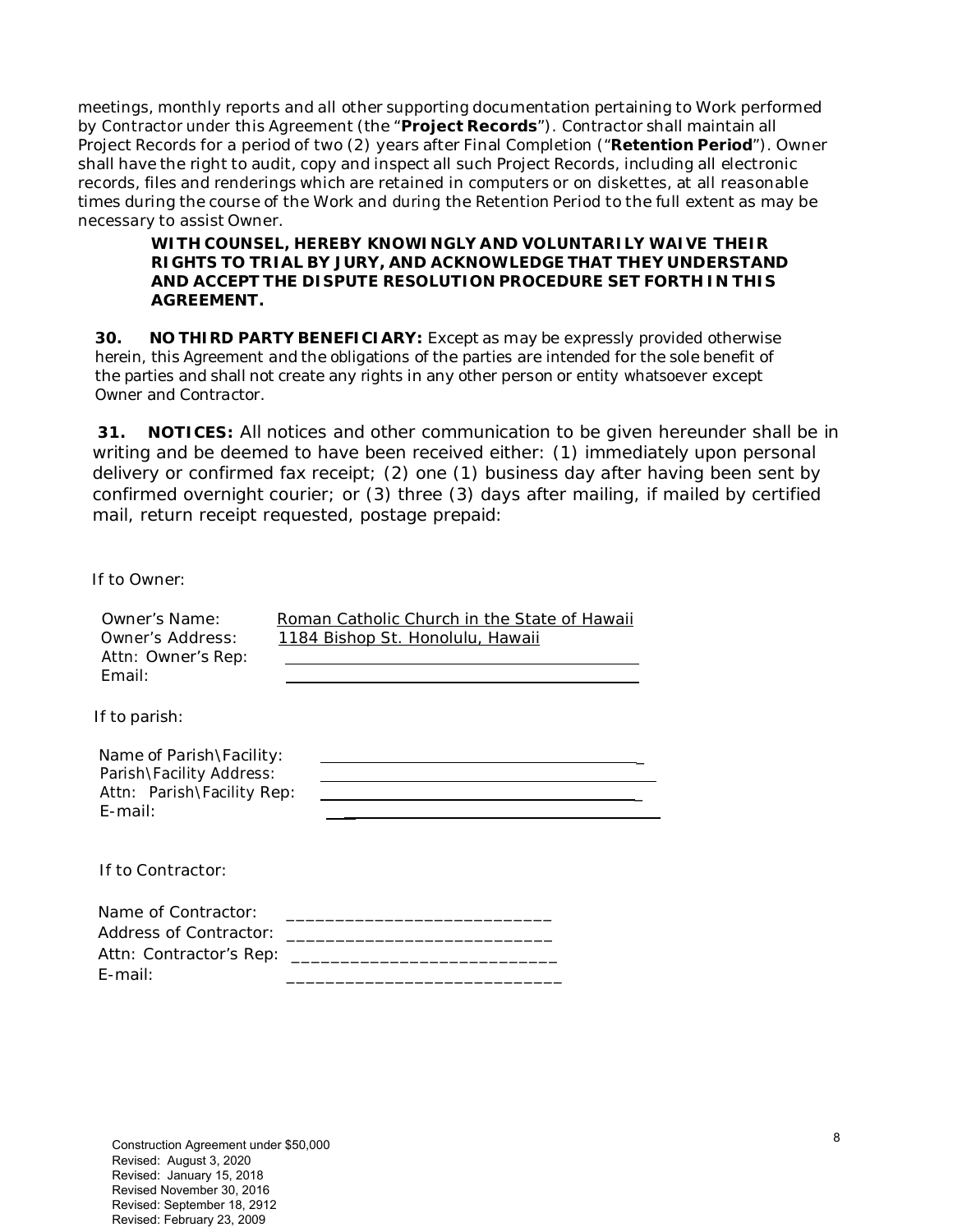The parties hereto shall be responsible for notifying each other of any change of address or facsimile number in accordance with this Paragraph 31.

**32. SEVERABILITY:** The invalidity or unenforceability of any one of the terms, conditions, covenants or provisions of this Agreement, or any portion thereof, shall not affect the remaining portions thereof, and the Agreement shall be construed and enforced as if such invalid term, condition, covenant or provision had not been included herein.be given hereunder shall be in writing and be deemed to have been received either: (1) immediately upon personal delivery or confirmed fax receipt; (2) one (1) business day after having been sent by confirmed overnight courier; or (3) three (3) days after mailing, if mailed by certified mail, return receipt requested, postage prepaid:

**33. ENTIRETY OF THE AGREEMENT:** This Agreement, together with the attached Exhibits, contains the full and complete understanding of the parties as to the subjects contained herein and supersedes any and all prior written or oral agreements or understandings between the parties. This Agreement may not be modified except by a subsequent writing executed by both parties. Waiver from time to time of any provision hereunder will not be deemed to be a full waiver of such provision or a waiver of any other provisions hereunder. The terms of this Agreement are mutually agreed to be clear and unambiguous, shall be considered the workmanship of all of the parties and shall not be construed against the drafting party.

**34. DAYS:** For the purposes of this Agreement and unless stated to the contrary, the term "days" shall refer to calendar days.

**35. COUNTERPARTS:** This Agreement may be executed in several counterparts, each of which shall be deemed an original, but all of which shall constitute one and the same instrument.

**IN WITNESS WHEREOF**, the parties have duly executed this Agreement as of the day and year first written above. **IN WITNESS WHEREOF**, the parties have duly executed this Agreement as of the day and year first written above.

## **ROMAN CATHOLIC CHURCH IN THE STATE OF HAWAII**

| By:    |  |
|--------|--|
| Name:  |  |
| Title: |  |

### **PARISH**-

| By:    |  |  |
|--------|--|--|
| Name:  |  |  |
| Title: |  |  |

### **NAME OF CONTRACTOR**

| By:    |  |
|--------|--|
| Name:  |  |
| Title: |  |

Construction Agreement under \$50,000 Revised: August 3, 2020 Revised: January 15, 2018 Revised November 30, 2016 Revised: September 18, 2912 Revised: February 23, 2009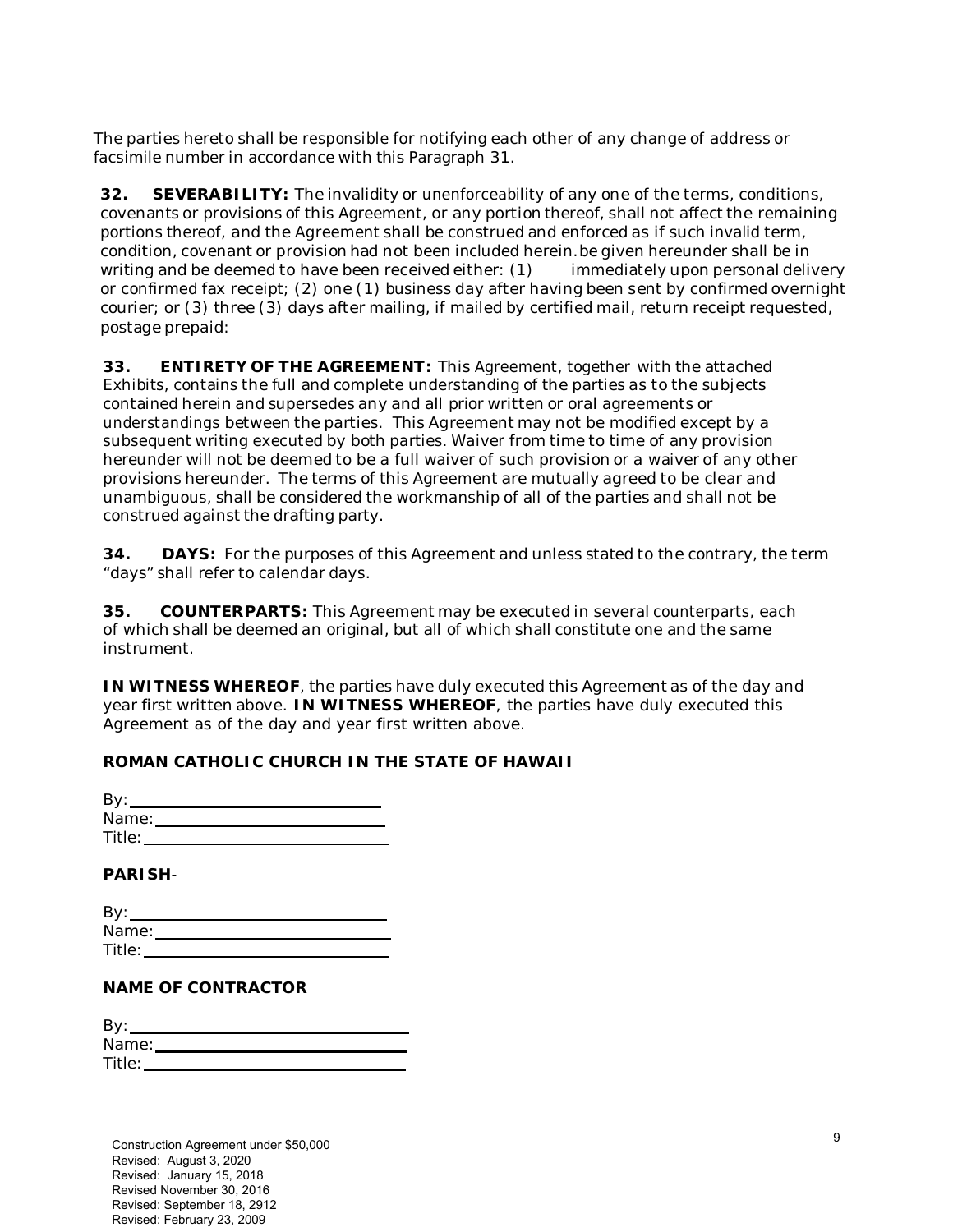## **Diocesan form reviewed by: ASHFORD & WRISTON A Limited Liability Law Partnership LLP**  By: \_\_\_\_\_\_\_\_\_\_\_\_\_\_\_\_\_\_\_\_\_\_\_\_\_\_\_\_\_\_\_\_\_\_\_\_

Name: \_\_\_\_\_\_\_\_\_\_\_\_\_\_\_\_\_\_\_\_\_\_\_\_\_\_\_\_\_\_\_\_\_\_

Title: \_\_\_\_\_\_\_\_\_\_\_\_\_\_\_\_\_\_\_\_\_\_\_\_\_\_\_\_\_\_\_\_\_\_\_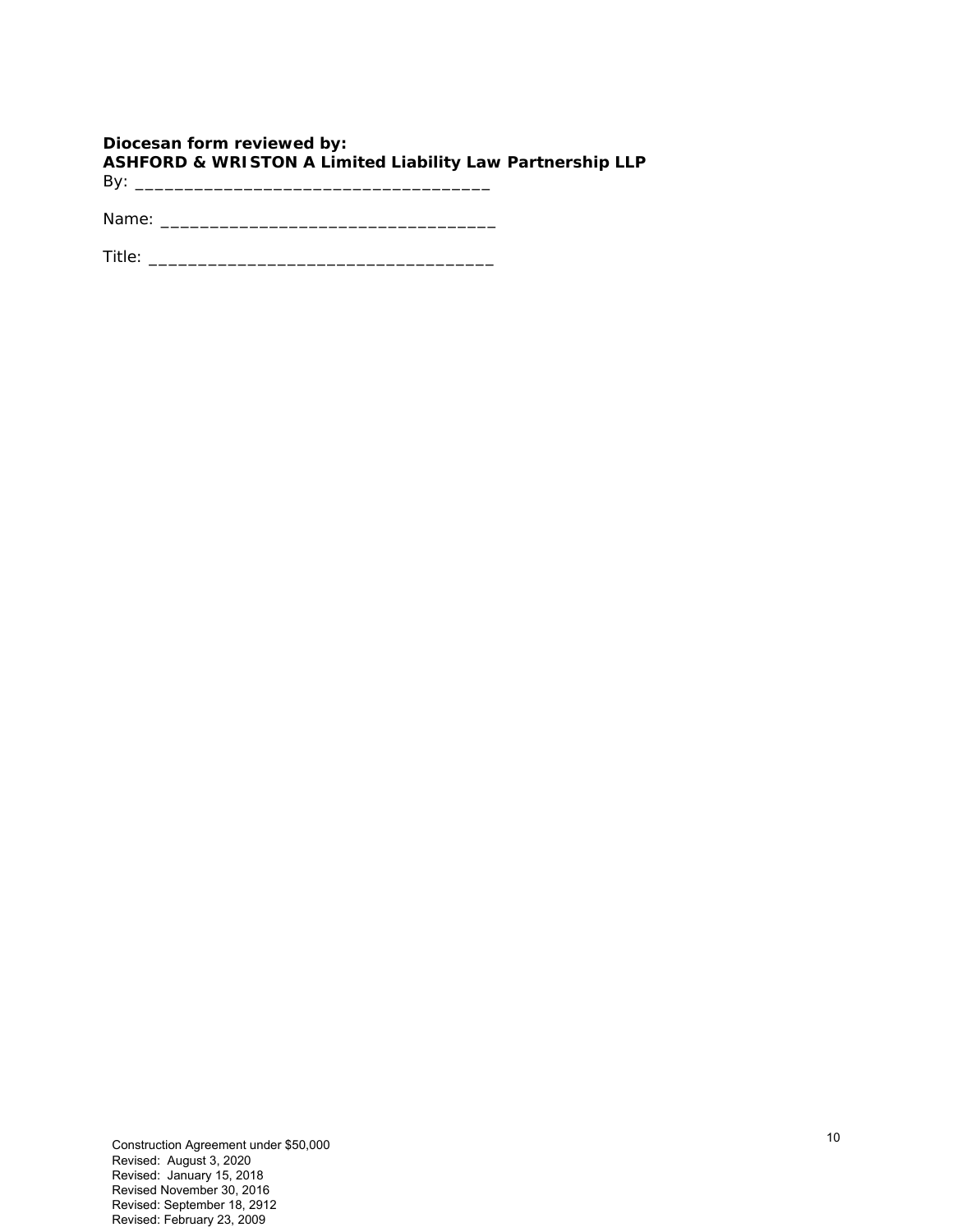# **Exhibit A Scope of Work**

**I. SCOPE OF WORK.** The Work provided by Contractor is as follows:

1. PAYMENT TERMS. The Contract Price of

**(\$** ) shall be due and payable as follows, unless otherwise agreed between Contractor and Facility: (i) if the Contract Time is less than thirty (30) days, the Contract Price shall be due and payable within thirty (30) days after approval by Facility of Contractor request for payment following Final Completion of the Work.; or (ii) if the Contract Time is more than thirty (30) days, Contractor shall submit payment requests to Facility on or before the twentieth (20th) day of each month in accordance with an approved schedule of values, such request to be supported by such documentation as Facility Contractor shall require to verify entitlement. Once reviewed and approved by Facility, Contractor/ requests for payment shall be payable within thirty (30) calendar days after receipt by Facility.

Notwithstanding the foregoing, Facility shall be permitted to retain ten percent (10%) of any payment(s) due hereunder in order for Facility to confirm Contractor's full and complete performance under this Agreement in strict accordance with all of its terms and conditions. This retention shall be released to Contractor by not later than sixty (60) days following Final Completion of the Work, provided that Facility so confirms Contractor has performed all the Scope of Work requirements.

**2. CONTRACT TIME.** Contractor shall commence its Work on or before **contained and** shall complete its Work on or before \_ If applicable, Contractor shall perform its Work in accordance with the following schedule: **Attach Work Schedule**

Construction Agreement under \$50,000 Revised: August 3, 2020 Revised: January 15, 2018 Revised November 30, 2016 Revised: September 18, 2912 Revised: February 23, 2009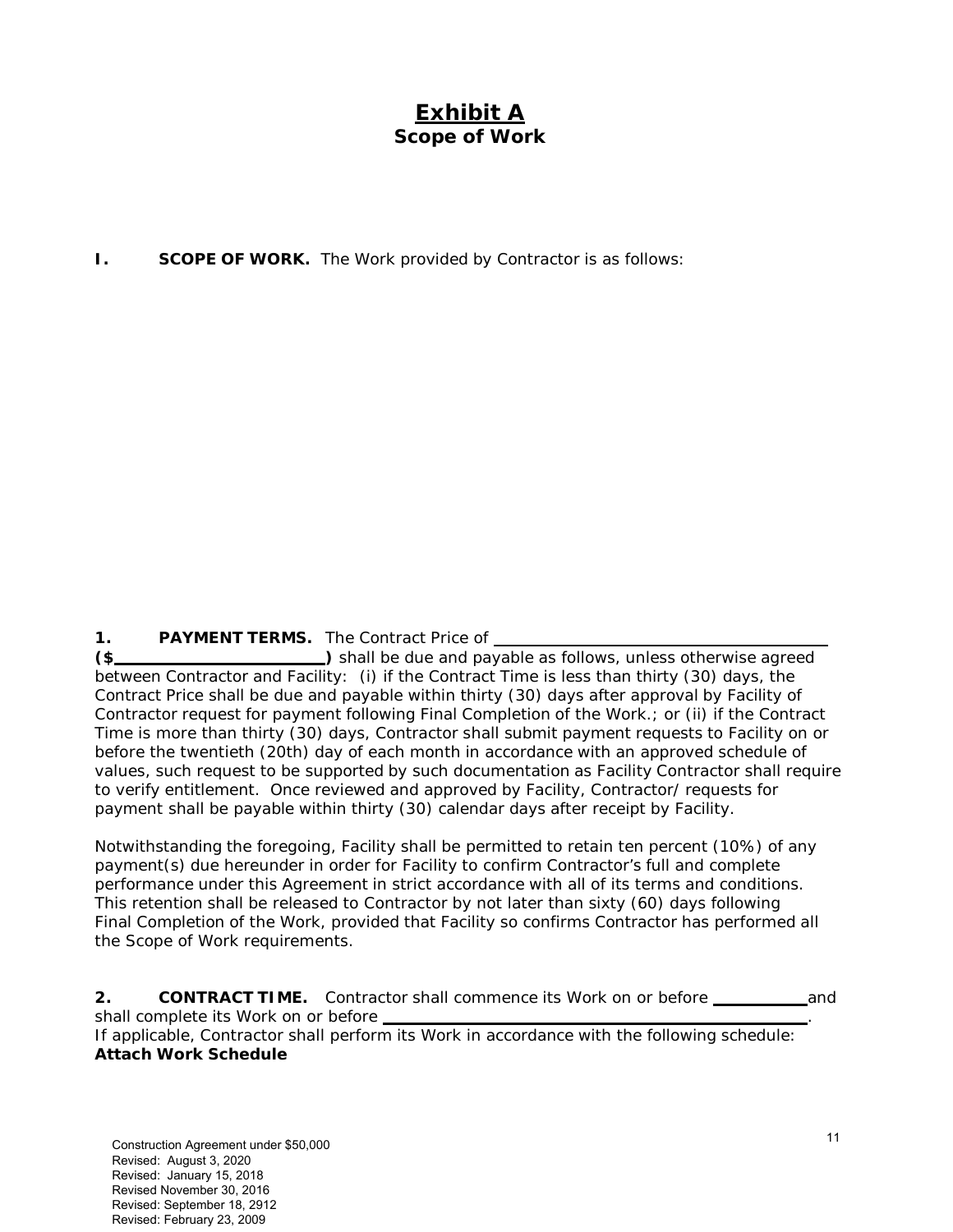## **EXHIBIT B House Rules**

The following is a code of conduct with which all construction related personnel ("**Construction Personnel**") shall comply with while on Site. Contractor shall provide a copy of these rules to each of its subcontractors, suppliers and delivery companies. All references to Construction Personnel hereinafter shall apply to Contractor, its subcontractors, sub consultants and vendors and each of their respective employees (as applicable). Contractor shall be responsible for assuring that all Construction Personnel abide by these rules. Owner or Parish/Facility shall not have any responsibility whatsoever for delays in the Work caused by violations of these rules by Construction Personnel.

**1. PARISH/FACILITY OPERATIONS.** The Project may be performed in a Parish/Facility that will continue to conduct normal Parish/Facility operations. Accordingly, Contractor shall perform its Work in such a manner that the operations, character and atmosphere of the Parish/Facility are not materially impaired, except as may be reasonably necessary for execution of the Work. Contractor shall ensure that Construction Personnel conduct themselves in an appropriate manner so as not to impair the parishioners' experience at the Parish/Facility.

**2. SAFETY.** Contractor shall exercise good judgment and practice safety at all times for the protection of the Construction Personnel, as well as that of Parish/Facility employees, parishioners, pedestrians, vehicles and other property. Contractor shall conduct safety meetings weekly and maintain records of these meetings. Such records shall be made available to the Parish/Facility and the Project Director upon request.

**3. PARISH/FACILITY SECURITY.** All Construction Personnel must enter and leave the premises from the entrance designated for such purpose. Construction Personnel shall dress consistently with their occupational needs, craftsman status and the Parish/Facility's reasonable requirements. All Construction Personnel are subject to inspection by Parish/Facility whenever they leave the Parish/Facility premises.

**4. WORK AREA.** The presence of Construction Personnel shall be restricted to those areas in which Work is being performed, unless they have prior approval. Failure to comply with these requirements will first result in a warning and, upon the second occurrence, removal of offending personnel from the premises for the duration of the Project.

**5. GENERAL CONDUCT.** Construction Personnel shall exhibit conduct befitting the Parish/Facility and shall show deference to Parish/Facility parishioners and employees. All Construction Personnel shall refrain from the use of profanity on Parish/Facility property. Radios are not allowed. Construction Personnel shall be evicted from the Parish/Facility premises permanently if found to be using, possessing or under the influence of alcohol or narcotics. Contractor shall ensure that none of Parish/Facility's personal property (*e.g.,*  furnishings, fixtures and/or equipment) will be removed from the Parish/Facility unless property passes are issued by Parish/Facility management. Contractor shall be responsible for providing restroom facilities and the maintenance and sanitation of this restroom. Use of other toilet facilities is prohibited. Parish/Facility telephones are not to be used unless prior written authorization has been granted by Parish/Facility. Construction Personnel shall exercise particular care in order to avoid damaging phones, phone wires, and TV cables.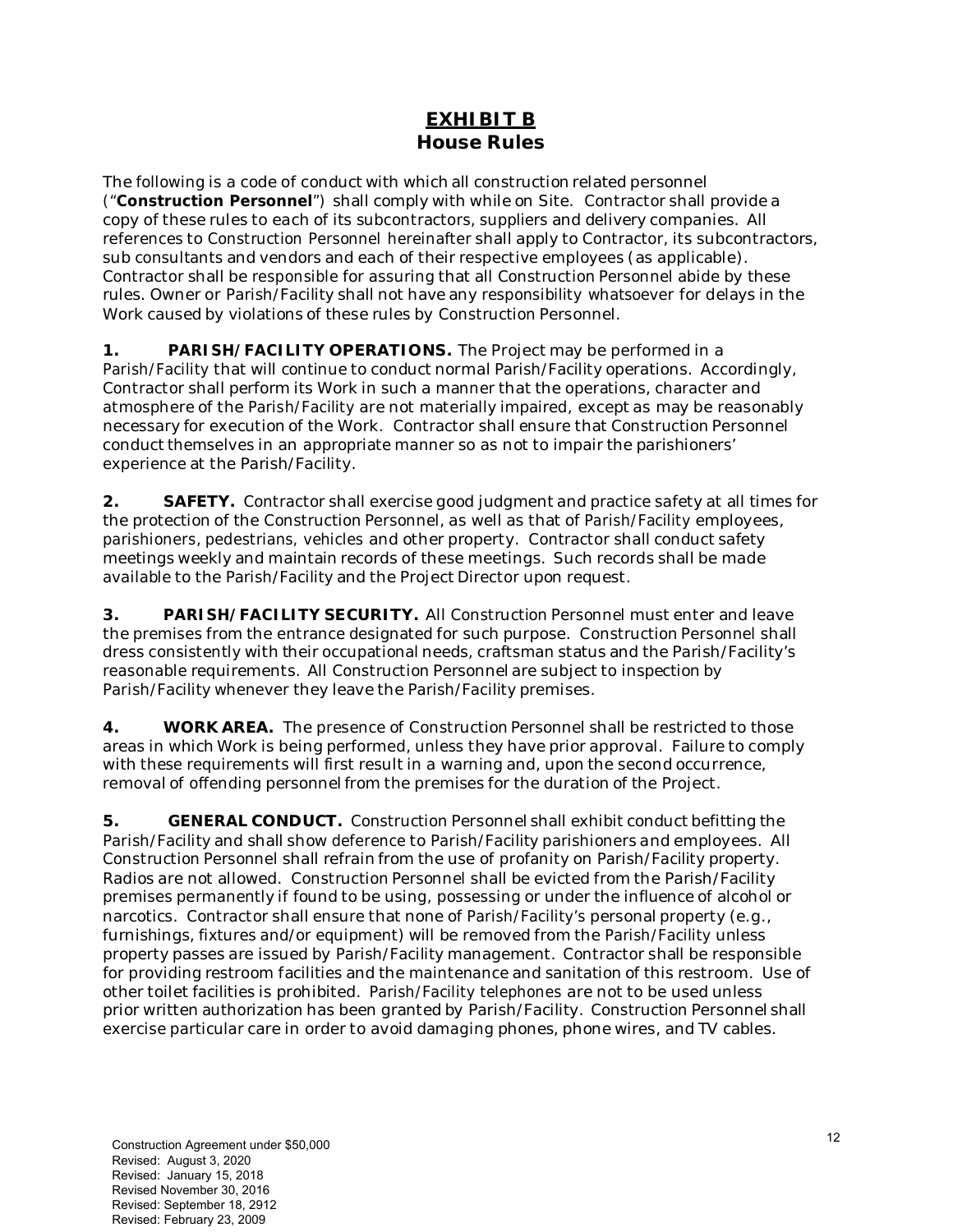Lunch and coffee breaks will be taken in areas designated by Contractor and approved by Parish/Facility.

**6. FIRE PREVENTION.** Smoking shall be allowed only in designated smoking areas in accordance with State Law. Failure to comply with this requirement will result in the offending individual's eviction from the premises by Parish/Facility. Contractor shall provide sand buckets and fire extinguishers for use in the designated smoking areas. Contractor shall use appropriate care and caution in the execution of the Work to prevent building fires. All heat- producing work shall be closely supervised, and Contractor will provide a fire watch and appropriate a fire detection and extinguishing equipment in addition to that provided by Parish/Facility, if reasonably necessary. Contractor shall ensure that all areas where heat- producing Work is being performed are properly ventilated. Personnel performing fire watch duties should be informed of alarm box locations and fire hose cabinet locations.

**7.** STORAGE. Contractor shall supply a lock box or boxes for the safekeeping of construction equipment (*e.g.*, tools). There will be no storage area supplied by the Parish/Facility other than the designated work areas and lock box area. Contractor shall restore all areas used for on-site storage and construction activities to their preconstruction condition, excluding ordinary wear and tear.

**8.** CLEAN-UP. Contractor shall keep all Work areas clean and orderly and shall remove debris on a daily basis. Contractor shall provide containers in each work area for empty cartons and debris. All debris removal shall be Contractor's responsibility (or that of its subcontractors, as applicable).

**9.** COMMUNICATION. It is Contractor's responsibility to keep Parish/Facility reasonably apprised of the activities being performed each day.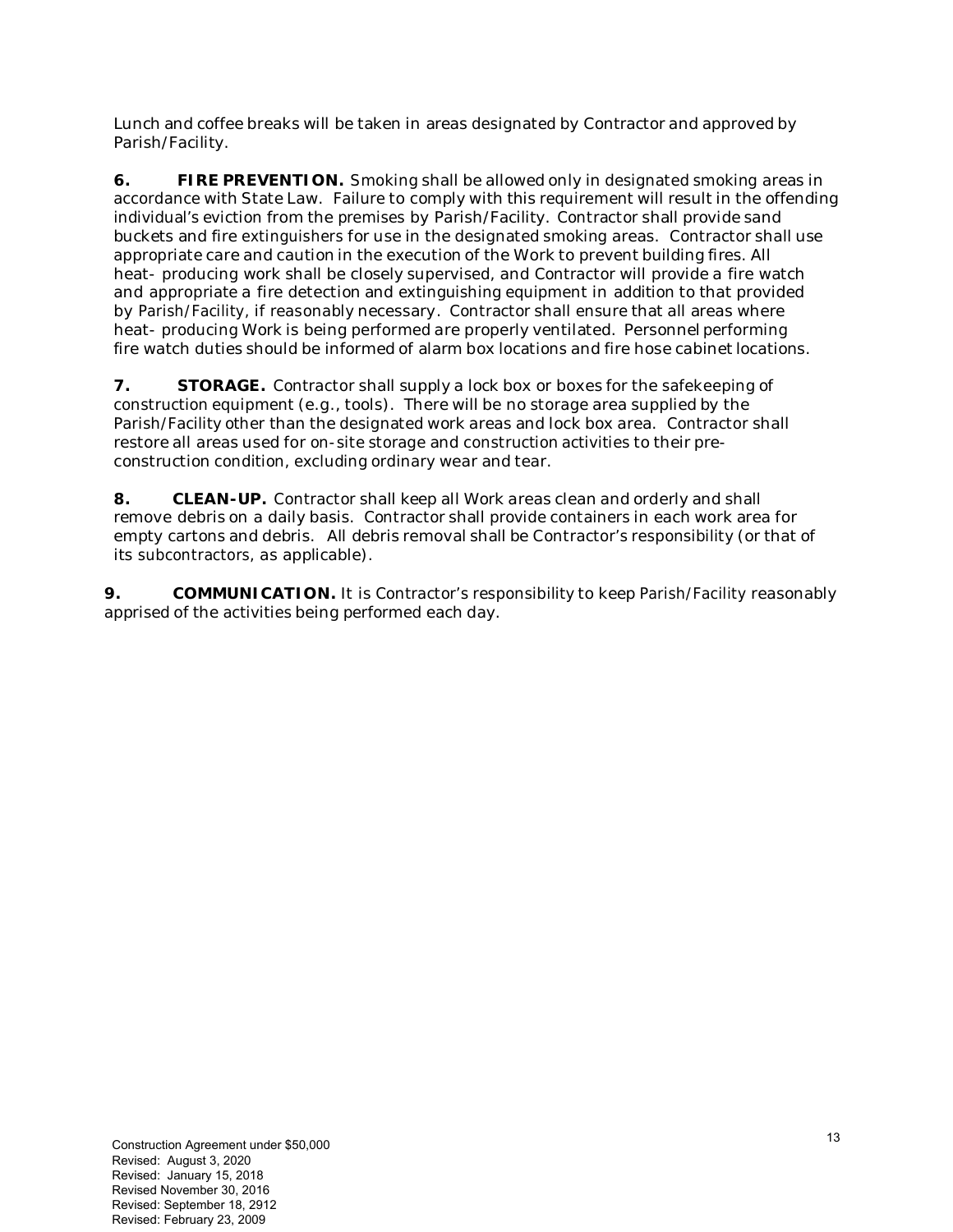## **Exhibit J Insurance Requirements**

- **1. REQUIRED INSURANCE:** At Contractor's expense, Contractor shall maintain insurance coverage of the following types continuously throughout the term of this Agreement or during any period Work is performed relating to this Agreement (and such further periods if required below):
- **2. WORKERS COMPENSATION AND EMPLOYER'S LIABILITY:** Contractor shall carry Workers Compensation fulfilling the requirements of any and all applicable workers' compensation laws. Contractor shall also carry Employers Liability insurance with a limit not less than \$1,000,000 each accident for bodily injury, \$1,000,000 each employee for bodily injury by disease, and \$1,000,000 policy limit for disease. Contractor waives, on its behalf and its insurers, all rights against Owner and its agents, officers, directors, and employees for recovery of damages to the extent these damages are covered by the Workers Compensation and Employers Liability or Commercial Umbrella Liability insurance obtained by Contractor pursuant to this Agreement. Contractor shall obtain an endorsement equivalent to ISO form WC 00 03 13 to affect this waiver.
- **3. COMMERCIAL GENERAL AND UMBRELLA LIABILITY INSURANCE:** Contractor shall carry commercial general liability ("**CGL**") and, if necessary, commercial umbrella insurance with a limit of not less than \$2,000,000 each occurrence subject to the following:
	- a. If such CGL insurance contains a general aggregate limit, it shall apply separately to the Work under this Agreement.

b. The CGL insurance shall be written on ISO occurrence form CG 00 01 01 96 (or a substitute form providing equivalent coverage) and shall cover liability arising from premises, operations, independent contractors, products-completed operations, personal injury and advertising injury, and liability assumed under an insured c. Owner and Parish/Facility shall be included as an insured using ISO additional insured endorsement CG 20 10 or a substitute providing equivalent coverage. d. This insurance shall apply as primary insurance with respect to any other insurance or self-insurance programs afforded to Owner. There shall be no endorsement or modification of the CGL to make it excess over other available insurance. Alternatively, if the CGL states that it is excess or pro rata, the policy shall be endorsed to be primary and neither excess of nor contributory with any insurance or self insurance carried by Owner.

c. Contractor waives on behalf of itself and its insurers all rights against Owner and its agents, officers, directors and employees for recovery of damages to the extent these damages are covered by insurance maintained pursuant this Agreement regardless of deductibles, if any.

- **4. COMMERCIAL AUTO INSURANCE:** If Contractor's scope of Work under this Agreement requires or involves the ownership, maintenance or use of an auto, Contractor shall carry Commercial Auto Insurance with a limit of insurance no less than \$2,000,000 each accident subject to the following:
	- The insurance shall be on a form no less broad than ISO form CA 00 01 10 01.